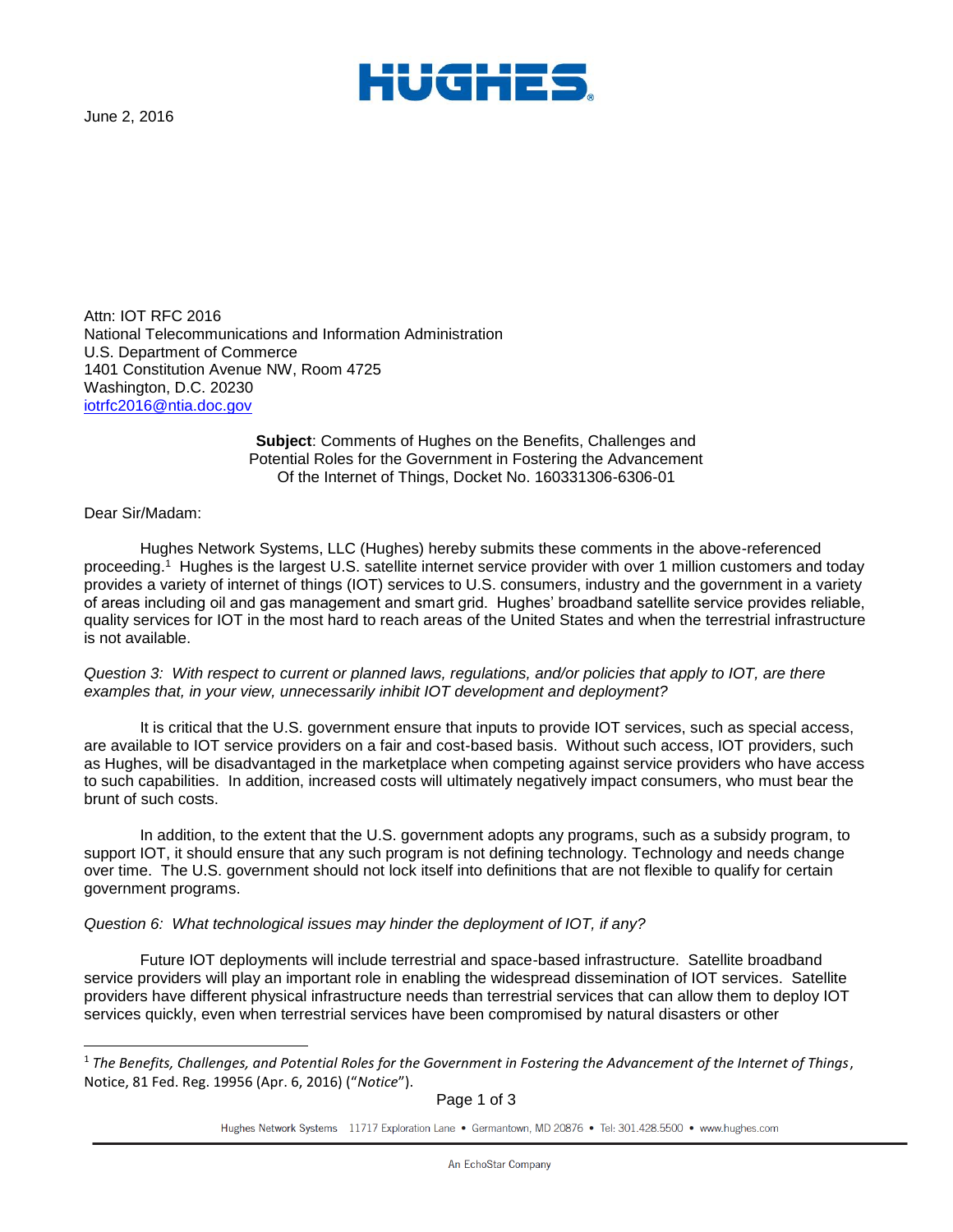emergencies. Satellite broadband services are able to ensure that even the most remote portions of the country are able to receive the benefits of the IOT.<sup>2</sup> Today, Hughes provides reliable, satellite-delivered connectivity capable of supporting IOT—including critical backhaul—everywhere across the United States.<sup>3</sup> It is for this reason, as discussed below, that it is critical that any policies the U.S. government enacts to facilitate the deployment of IOT ensure that satellite is a critical component.

Hughes agrees with the observation in the notice that the number of connected devices will continue to grow exponentially and the economic impact of these devices will continue to increase.<sup>4</sup> In this regard, as Hughes has seen with its own broadband business, the number of users relying on IOT and the need for connectivity will only continue to grow in almost all sectors, including oil and gas, transportation, and smart grid, among others.<sup>5</sup> In addition, because of the national and international needs of IOT, it is critical that a holistic approach to IOT be considered.<sup>6</sup>

To best ensure deployment, Hughes supports a technologically neutral and harmonized approach to the IOT policy framework that encompasses all technologies and does not hinder the development or use of a single technology. Each technology (e.g., wireline, wireless, and satellite) can bring many important benefits to the delivery of IOT services to consumers, businesses and the government. Accordingly, it is critical that the U.S. government not adopt any rules or regulations favoring one technology or another with regard to a variety of areas including access to the spectrum resource, network infrastructure, funding or the like. By taking a technology neutral approach to IOT regulation, the government can ensure that the best technology or technologies are utilized for the specific purpose.

In addition, as much of IOT will be spectrum-based, it is critical that the U.S. government ensure there is sufficient spectrum available for all spectrum-based technologies to meet the growing demands for IOT.<sup>7</sup> However, Hughes urges the U.S. government not to allocate specific frequency bands for IOT services, but instead enable service providers to determine which spectrum is most appropriate to meet the needs of their customers. To best support spectrum use for IOT, it continues to be important that the U.S. government seek, to the extent possible, harmonized spectrum allocations for the services that support IOT. This is especially important to enable the use of satellite services for IOT, whose reach and services are truly global in nature.

Hughes appreciates the opportunity to comment in this important proceeding. As a leading provider of IOT services, Hughes looks forward to working with NTIA and the U.S. government on the important issues in this proceeding.

l

[http://www.nabshow.com/thought-gallery-thought-leaders/how-will-satellite-and-wireless-connect-internet-things;](http://www.nabshow.com/thought-gallery-thought-leaders/how-will-satellite-and-wireless-connect-internet-things) "Gartner Says Worldwide IOT Security Spending to Reach \$348 Million 2016," Gartner.com (Apr. 25, 2016),

<sup>&</sup>lt;sup>2</sup> "Internet of Things: Prime Time for Satellite?" NSR.com, [http://www.nsr.com/news-resources/the-bottom-line/internet](http://www.nsr.com/news-resources/the-bottom-line/internet-of-things-prime-time-for-satellite/)[of-things-prime-time-for-satellite/](http://www.nsr.com/news-resources/the-bottom-line/internet-of-things-prime-time-for-satellite/) (nothing the importance of satellite technologies for backhaul when terrestrial networks fail, especially in rural or developing areas where cellular networks are less reliable and in mission-critical applications such as healthcare).

<sup>&</sup>lt;sup>3</sup> HughesNet[, http://www.hughesnet.com/learn-more/coverage.](http://www.hughesnet.com/learn-more/coverage)

<sup>4</sup> *Notice* at 19957. Analysts predict that global spending on IOT will reach \$448 million in 2016 and \$1.7 trillion by 2020; by 2024 the satellite industry's market share of the IOT and machine-to-machine (M2M) sector will be more than \$2.4 billion. John Egan, "How Will Satellite and Wireless Connect to the Internet of Things," NABshow.com,

<http://www.gartner.com/newsroom/id/3291817> ("Gartner Analysis"). By 2018 there could be as many as 11.4 billion connected devices worldwide, and by 2023, there will be an estimated 5.8 million satellite-delivered M2M and IOT connections globally. Alan Crisp, "Internet of Things: Prime Time for Satellite?" NSR.com, [http://www.nsr.com/news](http://www.nsr.com/news-resources/the-bottom-line/internet-of-things-prime-time-for-satellite/)[resources/the-bottom-line/internet-of-things-prime-time-for-satellite/;](http://www.nsr.com/news-resources/the-bottom-line/internet-of-things-prime-time-for-satellite/) Gartner Analysis.

<sup>5</sup> For a discussion of the applications for IOT in various sectors *see, e.g.*, State of the Market: Internet of Things 2016, Verizon[, http://www.verizon.com/about/sites/default/files/state-of-the-internet-of-things-market-report-2016.pdf.](http://www.verizon.com/about/sites/default/files/state-of-the-internet-of-things-market-report-2016.pdf) 

 $6$  The United States is already a leader internationally in overall measurements of IOT connectivity. Chuck Martin, "100 Billion Connected Devices Coming; U.S. Tops in Connectivity," MediaPost.com (Apr. 13, 2016),

[http://www.mediapost.com/publications/article/273431/100-billion-connected-devices-coming-us-tops-in.html.](http://www.mediapost.com/publications/article/273431/100-billion-connected-devices-coming-us-tops-in.html) 7 *See, e.g.*, "Spectrum Requirements and Technology Developments for M2M," ECC (Electronics Communications Committee) Newsletter (April 2016), [http://apps.ero.dk/eccnews/april-](http://apps.ero.dk/eccnews/april-2016/spectrum_requirements_and_technology_developments_for_m2m.html)

[<sup>2016/</sup>spectrum\\_requirements\\_and\\_technology\\_developments\\_for\\_m2m.html](http://apps.ero.dk/eccnews/april-2016/spectrum_requirements_and_technology_developments_for_m2m.html) (noting increasing need for spectrum to accommodate M2M communications, which are expected to quadruple between 2015 and 2022).